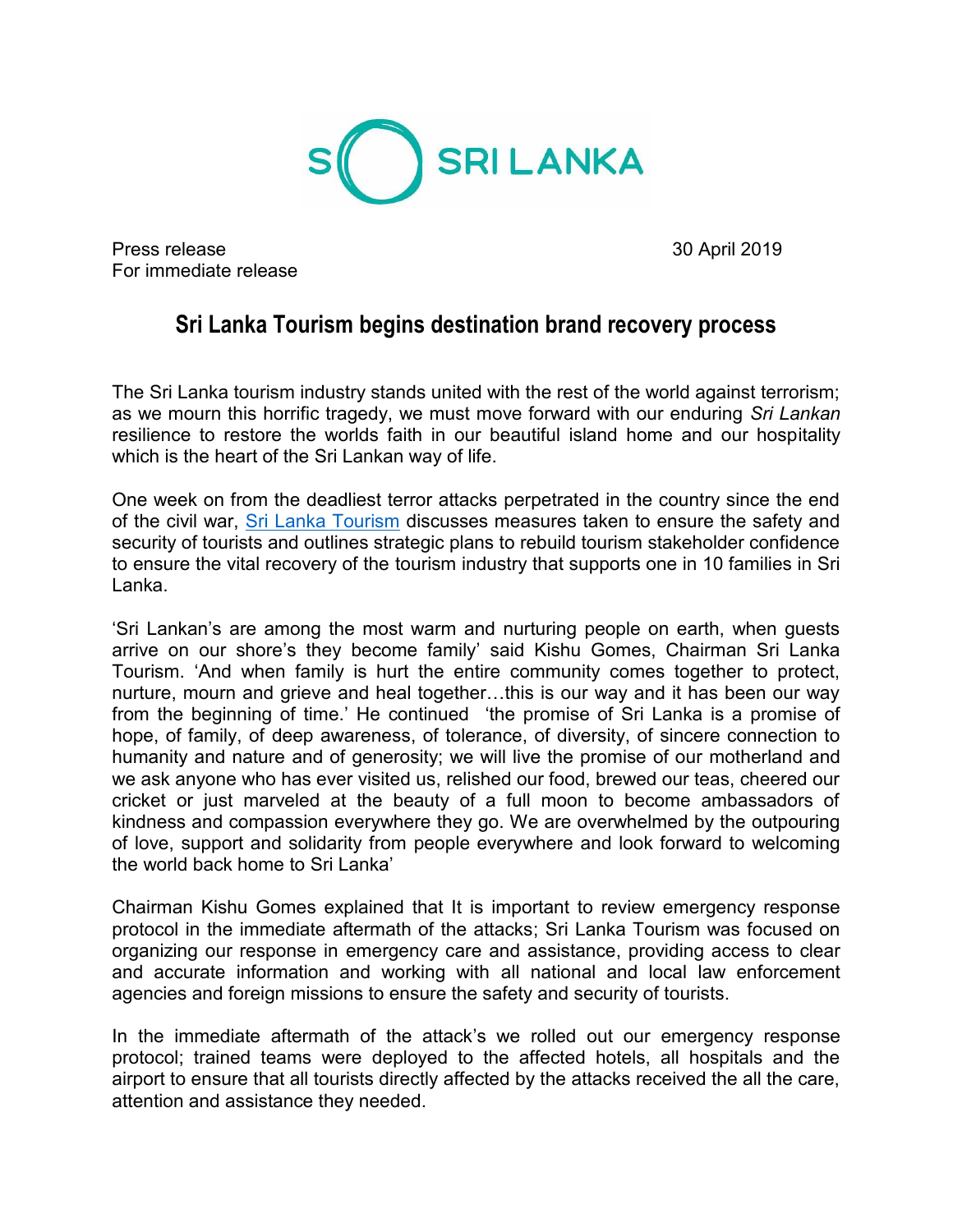Tourists already in country and those scheduled to arrive in the hours and days following the attacks were also an immediate priority. In addition to the help desks at hotels, airports and tourist information centers Sri Lanka Tourism set up an emergency hotline to ensure tourists and their loved ones back home had access to accurate information and the entire suite of emergency services; updated information continues to be issued via local & global media, social media, and foreign missions on a regular basis.

'Addressing security issues is a prerequisite for the revival of tourism and we continue working closely with all relevant authorities to support all foreign nationals in the country. Sri Lankan police and Tri forces are working tirelessly to ensure the safety and security of all tourists currently in Sri Lanka. This is absolutely our first priority' said Gomes

## **Custodians of a key industry**

With one in every ten Sri Lankan families depending on tourism for their livelihood both directly and indirectly, Sri Lanka Tourism is focused on ensuring that the right groundwork is laid to drive an effective and efficient recovery for this critical industry.

'We cannot allow ourselves to become paralyzed by fear, nearly half a million families across the island depend on us for their daily living; the impact on our economy must be mitigated. We are working to regain the confidence of global travelers and operators by demonstrating that Sri Lanka's response to the incident is effective while reassuring future tourists that all appropriate steps are being taken by the Sri Lanka Government to prevent any future incidents and ensure the continued safety and security tourists within the country' said Gomes

Several high-level cross industry working sessions that included both the public and private sector stakeholders have been conducted with the objective of outlining the strategic framework of the recovery strategy accompanied by a phased out action plan with the clear objective of minimizing the financial impact of cancellations and to maintain and rebuild the country brand and manage the long term impact of this tragic incident.

A task force is in place and having worked diligently over the course of the last week we are confident that a clear and actionable process is in place, resources allocated and global expertise procured to support the industry in its recovery.

## **Demonstrating resilience**

We are grateful and humbled by the resilience and generosity of all the tourists who have chosen to continue with their holiday in Sri Lanka and we are privileged to continue to welcome hundreds of new tourists every day since the attack. We must ensure wider global tourism communities have renewed confidence in our destination by persevering and so to this end all planned promotion activity will continue to ensure that our critical tourism industry is protected.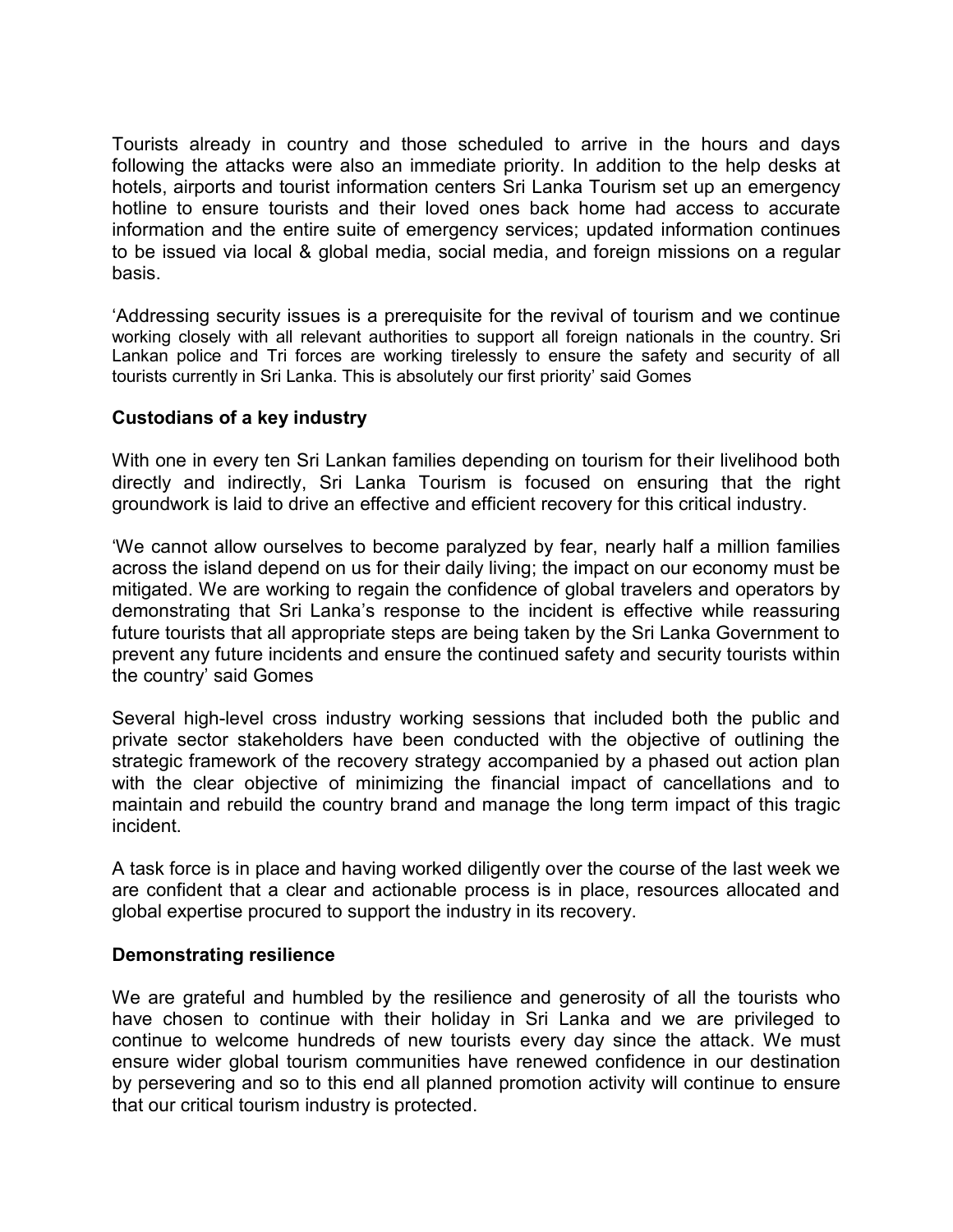Sri Lanka Tourism will continue with its presence at Arabian Travel Market in Dubai from  $28<sup>th</sup>$  April to 1<sup>st</sup> May 2019. The Sri Lanka delegation will begin on day one of the event by observing two minutes silence in honor of the innocent victims and a book of condolence placed at the Sri Lanka pavilion for visitors to sign and write messages of sympathy to the victims and their families. Our purpose throughout this event is very clear - Sri Lanka will not be beaten by terror. We will take this opportunity to demonstrate to the global media, tour operators, airlines and the world that Sri Lanka is committed to security.

Similarly, Sri Lanka Tourism will address the tourism community at the prestigious  $5<sup>th</sup>$ UNWTO World Forum on Gastronomy Tourism in San Sabastian, Spain from 1-2<sup>nd</sup> of May, where the focus this year is on job creation and entrepreneurship as a means to advance tourism´s contribution to the Sustainable Development Goals (SDGs). In this regard, Sri Lanka Tourism will seek means to create favorable frameworks to stimulate jobs and entrepreneurship along the gastronomy tourism value chain as well as develop knowledge on more relevant skills for gastronomy tourism.

Sri Lanka Convention Bureau will also be present at IMEX in Frankfurt from the 21<sup>st</sup> to the  $23<sup>rd</sup>$  of May. IMEX is a worldwide Exhibition for Incentive Travel, Meetings and Events, incorporating Meetings made in Germany. The show is patronized by nearly 160 countries representing national and regional tourist offices, major hotel groups, airlines, destination management companies, service providers, trade associations and more. Over 3962 hosted buyers from more than 86 world markets visit IMEX. The MICE sector is a major growth driver for the Sri Lanka market.

The only tourism and travel fair in Sri Lanka, Sancharaka Udawa, will be held on 7 and 8 June. This unique exhibition, now in its ninth edition is open to all businesses within the local tourism ecosystem and is organized by Sri Lanka Association of Tour Operators (SLAITO) in collaboration with the Sri Lanka Tourism Promotion Bureau (SLTPB). The main objective of the exhibition is to create a platform for small and medium service providers in the industry to network and build vital links with tour operators and enter the wider tourism industry.

Sri Lanka Tourism Promotion Bureau is exhibiting at Arabian Travel Market in the Dubai World Trade Centre from Sunday 28<sup>th</sup> April – Wednesday 1<sup>st</sup> May on stand number AS2350.

- ENDS-

## **Media contact:**

**Ajantha Ratnayake** Sri Lanka Tourism Promotion Bureau **+9476 6588 899 +971 55 649 3419 [ajanthar@srilanka.travel](mailto:ajanthar@srilanka.travel)**